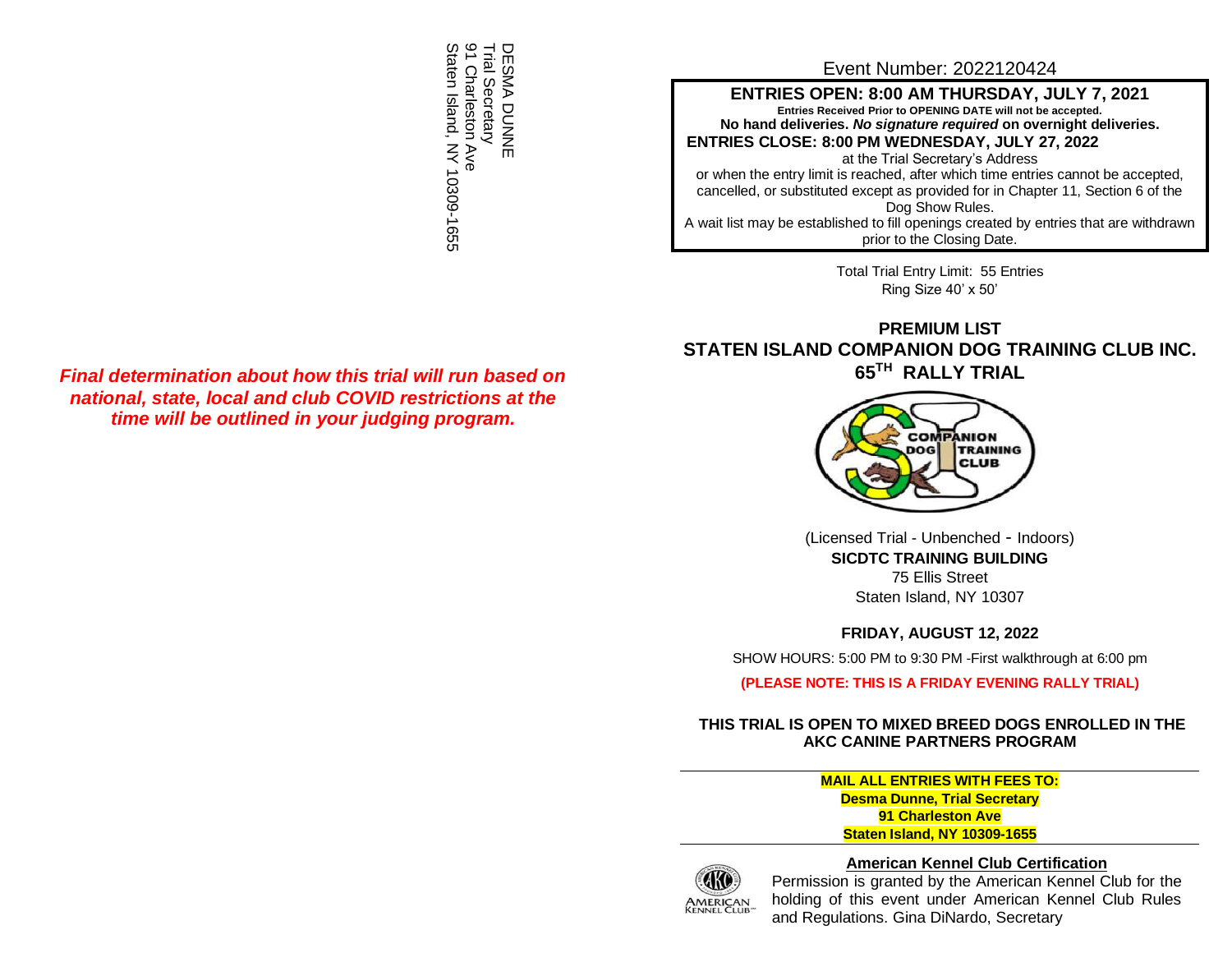# **OFFICERS OF THE STATEN ISLAND COMPANION DOG TRAINING CLUB, INC. 2022-2023**

75 Ellis Street, Staten Island NY 10307

## **BOARD OF DIRECTORS**

Jennifer Albrizio, Kristine Snyder, Randi Cillo, Donna Pollifrone, Melissa Smey, Faith Beiser

# **TRIAL COMMITTEE – FRIDAY AUGUST 12, 2022**

**Trial Chairperson**:Allison Regan, 71 Surfside Plaza, Staten Island, NY 10307 917-270-9222

**Trial Secretary**: Desma Dunne, 91 Charleston Ave, Staten Island, NY 10309; [SICDTC@hotmail.com;](mailto:SICDTC@hotmail.com) 917-699-8634

**Chief Ring Steward:** Roberta Berman

**Grounds/Parking:** Deborah Scotto

**Hospitality**: Joy Cappucci

And members of the Board of Directors

**Veterinarian on Call: Greater Staten Island Veterinary Services** 3135 Victory Blvd Staten Island, NY 10314 (917) 830-1380

*Judging Assignment*

*Ms. Linda Krasley- 1129 WEBSTER AVE, ALLENTOWN, PA 18103-5344 – All Classes*

# *Classes Offered*

*(Classes with jumps will run small to tall order) Rally Master, Rally Excellent A/B, Rally Advanced A/B, Rally Intermediate, Rally Novice A/B*

## *Ribbons & Prizes*

*Qualifying Score – Green Ribbon First Place – Blue Rosette Second Place – Red Rosette Third Place – Yellow Rosette Fourth Place – White Rosette*

*A Blue and Red Rosette will be awarded to the Highest Combined Triple Qualifying Score in Advanced B, Excellent B, and Master.*

*A Blue and Green Rosette will be awarded to the Highest Combined Qualifying Score in Advanced B/Excellent B*

*Those dogs earning a new title at our Trials will receive a New Title Rosette.. A Special Memento and Rosette will be awarded to teams earning the RACH Title at this trial. Also, RM and RAE Title Rosettes -donated by Desma Dunne in memory of her mother Mary Tahan.*

*Richie Candrilli Memorial Award- Labrador Retrievers Qualifying in any class will receive a Labrador collector's plate in memory of member & former Club president Richie Candrilli. (one per trial) Donated by the Candrilli Family*

*Please let us know if you qualify for any of the Special Rosettes.*

# *Transfers*

Transfers will be accepted after the Trial Closing Date.

Transfers are due to the Trial Secretary by 12N on Monday August 8, 2022. Transfers should be sent through regular mail or e-mail and should include the following information:

Owner Name, Dog's Registered Name, Dog's AKC Registration #, Class moving from, Class moving to.

Exhibitors should follow their veterinarians' recommendation to assure their dogs are free of internal and external parasites, any communicable diseases and have appropriate vaccinations.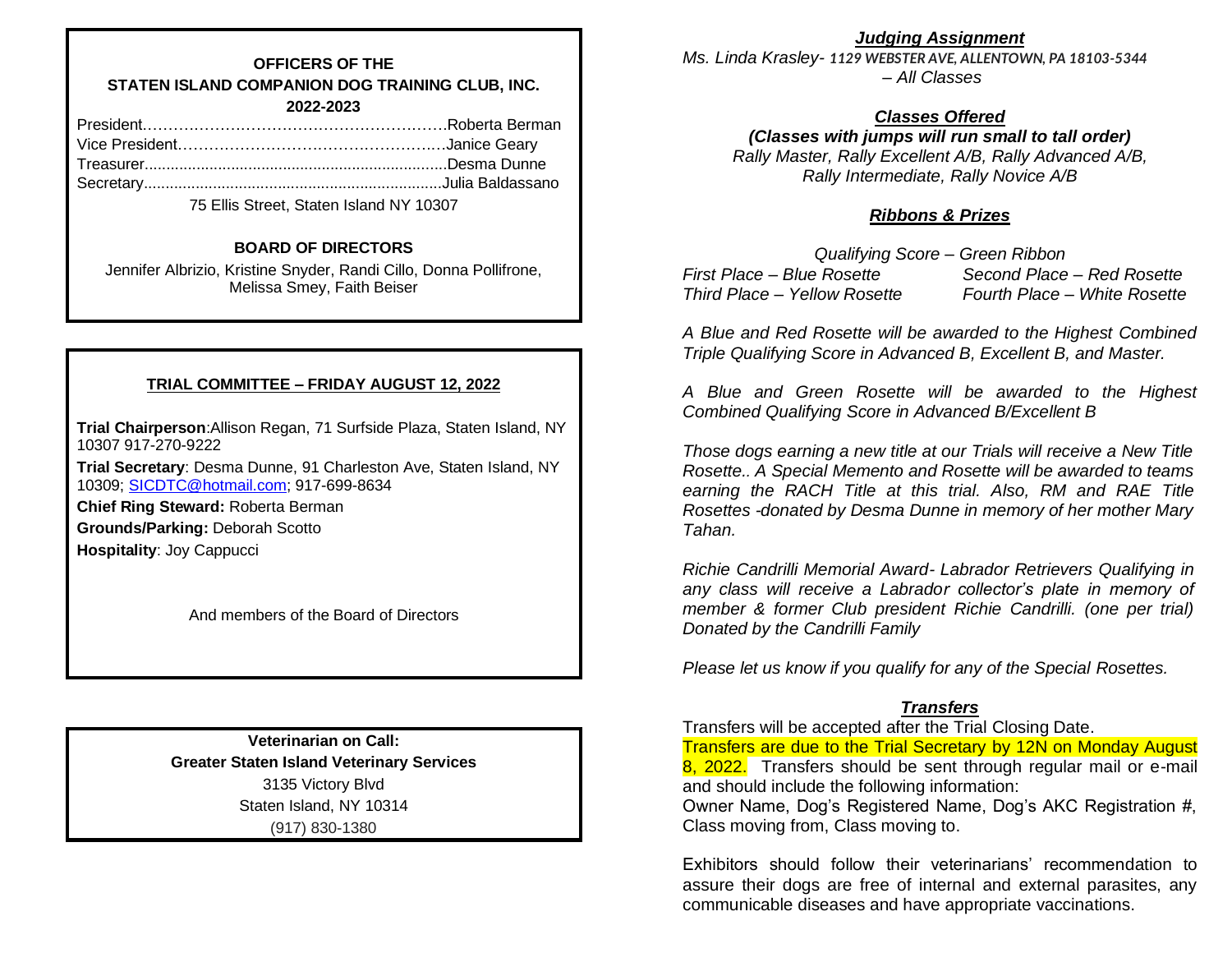### **MOTELS WITHIN 30 MINUTES THAT TAKE DOGS** (Please check rates and availability)

You are responsible for any damage you or your dogs do on the show and/or motel grounds.

**Motel 6 – East Brunswick NJ – 244 Route 18, I-95 at SR 18 Exit 9 (732) 390-4545**

**Motel 6 – Piscataway, NJ – 1012 Stelton Road, I-287 at Stelton Road, Exit 5 (732) 981-9200**

**Red Roof Inn – Edison, NJ – 80 New Durham Road (732) 248-9300 Sheraton Edison – Edison, NJ – 125 Raritan Center Pkwy, Edison, NJ (732) 225-8300**

**Please check when making a reservation if they still welcome dogs. Many no longer do so.**

## **DIRECTIONS TO THE SICDTC TRAINING HALL**

**From the Outerbridge Crossing:** Stay right on the Bridge. After the tolls, take Exit 1 towards Page Avenue/Hylan Blvd. Turn right onto Boscombe Avenue. This bears left and becomes Page Avenue. In about ¼ mile, turn right at the light onto Richmond Valley Road. In about another ¼ mile, turn left at the light onto Arthur Kill Road and go approximately another  $\frac{1}{4}$  mile to turn right at the light onto Ellis Street. The Training Building will be on your right about ½ block down.

**From the Goethals Bridge:** After the bridge, merge to the right on to the West Shore Expressway South, Exit 5. Take the West Shore Expressway South about 7 miles to exit for the Outerbridge Crossing/New Jersey on the right. Keep to the right and take Exit 1 (Arthur Kill Road). At the top of the ramp at the traffic light, make a left onto Veterans Road West. At the first traffic light, make a left onto Arthur Kill Road and in about ¼ mile at the third light, turn right onto Ellis Street. The Training Building will be on your right about ½ block down.

**From the Verrazano & Bayonne Bridges** Take the Staten Island Expressway to the West Shore Expressway (Route 440 South). Follow directions from the Goethals Bridge above.

### **SPECIAL NOTICES**

**This trial will take place indoors in an air-conditioned/heated facility in a fully matted ring. Crating available in Ring A and Main Ring area. Please do not block walkways**

**Hospitality of Light Snacks/Beverages will be provided for workers and exhibitors. La Bella's Italian Market for food and drink is within walking distance**

**AED is located on the wall between the bathrooms.**

# **NOTICE TO EXHIBITORS**

- Fees are \$35.00 for the first entry of each dog and \$25.00 for each additional entry of the same dog/same trail. All checks and money orders are payable to **Staten Island Companion Dog Training Club Inc., (SICDTC).**
- Overnight deliveries must be "No Signature Required".
- Closing date for entries is 8:00 PM on Wednesday, July 27 2022 at the Trial Secretary's address or when the limit is reached, after which time entries cannot be accepted, cancelled or substituted except as provided for in Chapter 11, Section 6 of the Dog Show Rules. A wait list may be established to fill openings created by entries that are withdrawn prior to the Closing Date.
- Please clearly print or type all information on the entry form. Exhibitors are responsible for complete, accurate and legible information on the entry forms. Illegible or incomplete entries cannot be entered into the trial. All entries must be made on official AKC Entry Forms or copies and must include the Agreement and Rules.
- Changes, additions, or corrections to entry forms must be received in writing at the Trial Secretary's address or by e-mail.
- Please show only AKC titles on the entry form.
- Electronic and unsigned entries cannot be accepted.
- Entries are acknowledged via e-mail as soon as they are processed. Judging Programs are sent via e-mail (or regular mail if requested) approximately one week before the trial date. If no acknowledgement is received by the Exhibitor within a reasonable time, please notify the Trial Secretary.
- Returned checks do not constitute a valid entry fee. The Trial Secretary will add a \$40.00 collection fee to the amount of each returned check. Subsequent returned checks from the same exhibitors may result in their being put on a CASH ONLY basis.
- No entry shall be made, and no entry shall be accepted which specifies any condition as to its acceptance. Entries will not be accepted without fees, signatures, or the "Agreement" on the reverse side of the Official AKC Entry Form.
- No refund of entry fees will be made for entries cancelled after the closing date, except in the case of bitches in season. Notification must be made no later than the day prior to the date of the trial or notifying the Trial Secretary in person before the start of the Trial.
- Entry fees shall not be refunded in the event that a dog is absent, disqualified, excused by a veterinarian or Judge, or barred from competition by action of the Trial Committee.
- If because of riots, civil disturbance, or other acts beyond the control of the management, it is impossible to either open or complete the show, no refund of entry fees will be made.
- If, in the opinion of SICDTC, the well-being of dogs, exhibitors or spectators is at risk due to extreme weather conditions such as, but not limited to snowstorms, hurricanes, or extreme heat or cold, SICDTC may cancel or stop a trial before completion. No refund of entry fees will be made.
- Qualifying score is required for any prizes offered, if any, in the regular classes
- Judges will not wait for any dog/handler holding up a class. Owner/agent is responsible for dogs being at the ring when they are called to be judged.
- Dogs need only be present for scheduled judging and will be released if not needed for further judging.
- Dogs are only allowed in the ring while being judged.
- All dogs must be held on leash or confined to their crates except when being judged.
- The Staten Island Companion Dog Training Club Inc. will not be held responsible for any accident that may occur to any person, animal, property, or vehicle. The exhibitors shall hold the Trial Committee harmless and indemnify it against any legal proceedings arising from any accident.